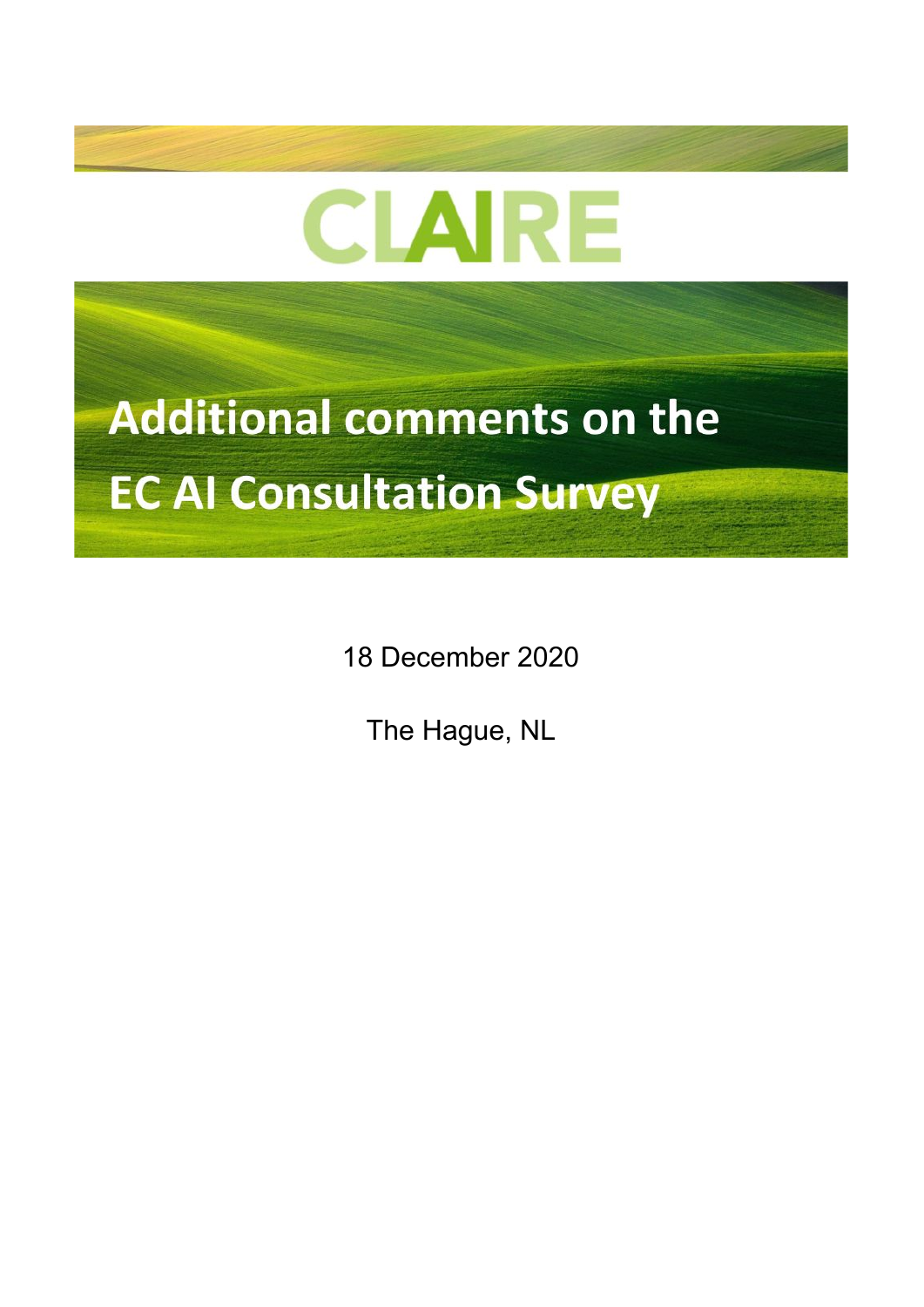This document provides additional input from the Confederation of Laboratories for Artificial Intelligence Research in Europe (CLAIRE; see also http://www.claire-ai.org) on the recent AI Consultation Survey conducted by the European Commission. As a non-profit international association under Belgian Law, CLAIRE represents 385 groups and organisations throughout Europe that are engaged in AI research, with a total of over 20 000 research and support staff.

CLAIRE reached out to its members and supporters and encouraged them to participate in the survey and to provide additional information. A careful analysis of the responses has resulted in the following observations and recommendations:

- 1) Considering the existing four ICT-48 networks of centres of excellence, as well as the strengths and needs of AI research and innovation in Europe, we identified the following as the highest priorities for additional networks of centres of excellence (NoEs):
	- Next Generation of Smart Robotics
	- Greener AI
	- Sparking the Edge-to-Cloud AI Revolution
- 2) While the other topics covered by the survey, notably Next Generation AI, Human-AI Augmentation/Collaboration, Trustworthy AI, and Safe and Secure AI, are important, they are covered to a significant extent by the existing NoEs established under ICT-48-2020: AI4Media, ELISE, Humane-AI-Net and TAILOR. Establishing new NoEs with mandates that are covered by existing NoEs would be ineffective and risk further fragmentation of the AI community. We recommend that the Commission strengthens existing NoEs rather than establishing competing ones. Growing the existing networks would also be an important move to further reduce the fragmentation of the community.
- 3) Within the seven priority areas mentioned in the survey, the following topics are of particular importance for maintaining European excellence in human-centred, trustworthy AI. (The most important topics are listed first):
	- Next Generation of Smart Robotics: Multi-modal perception; Real-time, continual robot learning (including perception, manipulation, locomotion, navigation etc.); Cognitive robotics
	- Greener AI: Energy-efficient ML; Energy-efficient Data storage; Energy-efficient reasoning; Energy-efficient optimisation; Sustainable AI
	- Sparking the edge-to-cloud AI revolution: Continual and data-efficient learning at the edge; Federated learning; AI hardware
	- Next-generation AI: Automated AI (including AutoML); Hybrid AI (including neural-symbolic integration); Continual/lifelong learning; Learning from online streams of non-iid data